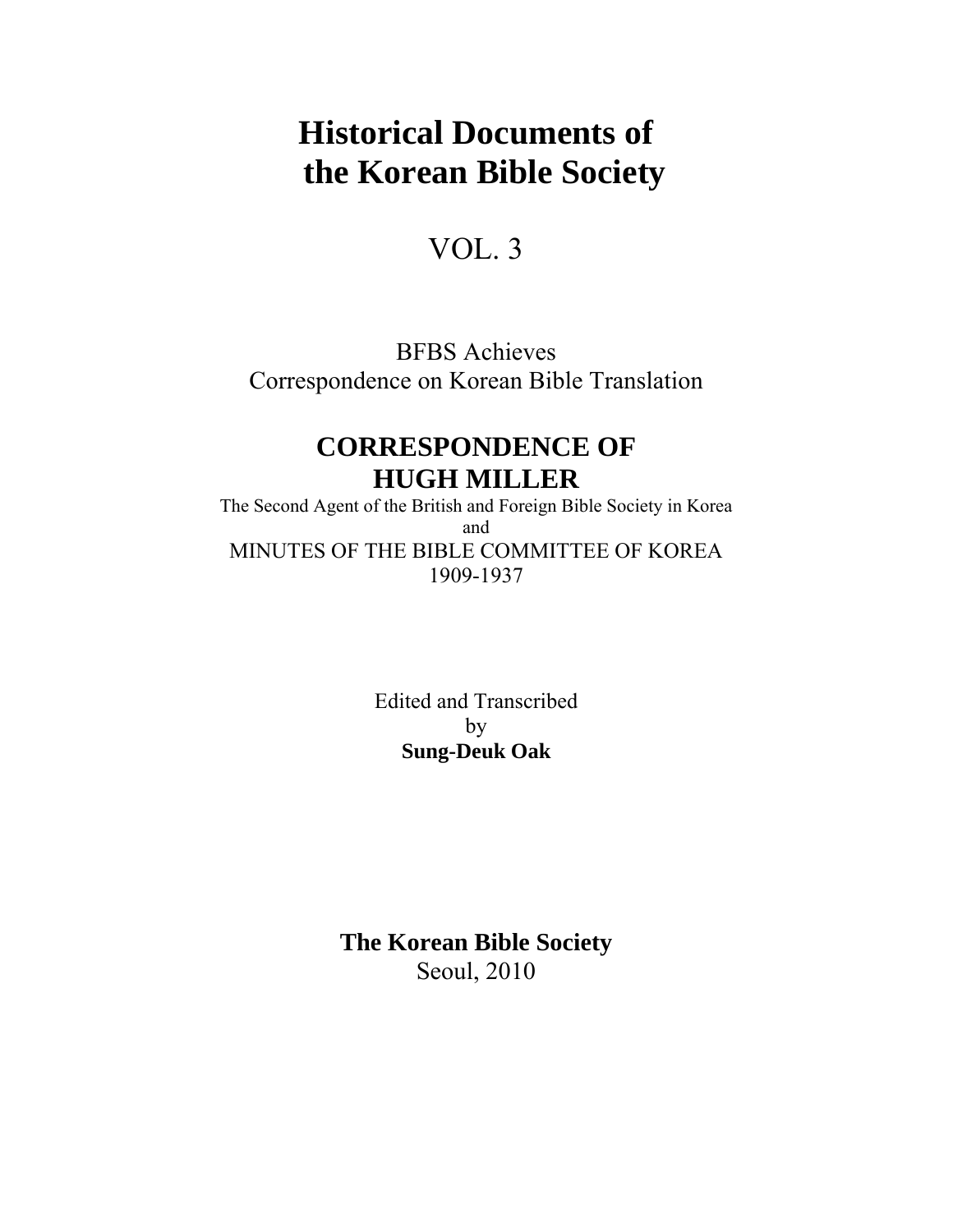## **NOTES**

- 1. The first part has the correspondence between Hugh Miller, agent of the BFBS in Seoul, Korea from 1905 to 1937, and Rev. Dr. R. Kilgour, superintendent of the Editorial Sub-Committee of the BFBS in London and his successor Dr. Erwin W. Smith. Some letters were sent to Rev. William I. Haven, secretary of the ABS in New York and to Rev. William J. Slowan of the NBSS in Glasgow. The Korean sections of the Minutes of the Editorial Sub-Committee of the BFBS, which were attached to the letters of Kilgour or Smith are also arranged chronologically. The entire documents of this book are photocopied at the BFBS Archives, University Library of Cambridge University in London. Its original title is "The BFBS Archives Correspondence on Korean Bible Translation, 1909-1955." The file for the correspondence in 1923-1930 needs to be found. As this book covers the Miller's period, it ends in 1937.
- 2. The second part is the Minutes of the Bible Committee of Korea, 1909-1937. Most of them are attached to the letters of Hugh Miller. The editors arranged them chronologically.
- 3. When the words are too dark to be identified, the editors put a bracket [ ] for each word.
- 4. The editors omitted the mailing address of the letters to Hugh Miller, "Hugh Miller Esq., BFBS, Chongno, Seoul, Korea" and that to R. Kilgour, "Rev. R. Kilgour, D.D., BFBS, 146 Queen Victoria Street, London, E. C., England" in 1909-1932 or "Rev. E. W. Smith, BFBS, 146 Queen Victoria Street, London, E. C., England" in 1933-1937 from the head of the letters.
- 5. Abbreviations

| <b>ABS</b>  | American Bible Society               |
|-------------|--------------------------------------|
| <b>AMEM</b> | American Methodist Episcopal Mission |
| <b>APM</b>  | American Presbyterian Mission        |
| Bd.         | Board                                |
| <b>BFBS</b> | British and Foreign Bible Society    |
| <b>CLS</b>  | <b>Christian Literature Society</b>  |
| E. C.       | Eastern Central (of London)          |
| <b>ESC</b>  | <b>Editorial Sub-Committee</b>       |
| <b>FSC</b>  | Financial Sub-Committee              |
| G. A.       | Gospels and Acts                     |
| <b>ME</b>   | Methodist Episcopal                  |
| MS          | manuscripts                          |
| <b>NBSS</b> | National Bible Society of Scotland   |
| <b>RTS</b>  | <b>Religious Tract Society</b>       |
| <b>RV</b>   | Revised Version (of English Bible)   |
|             |                                      |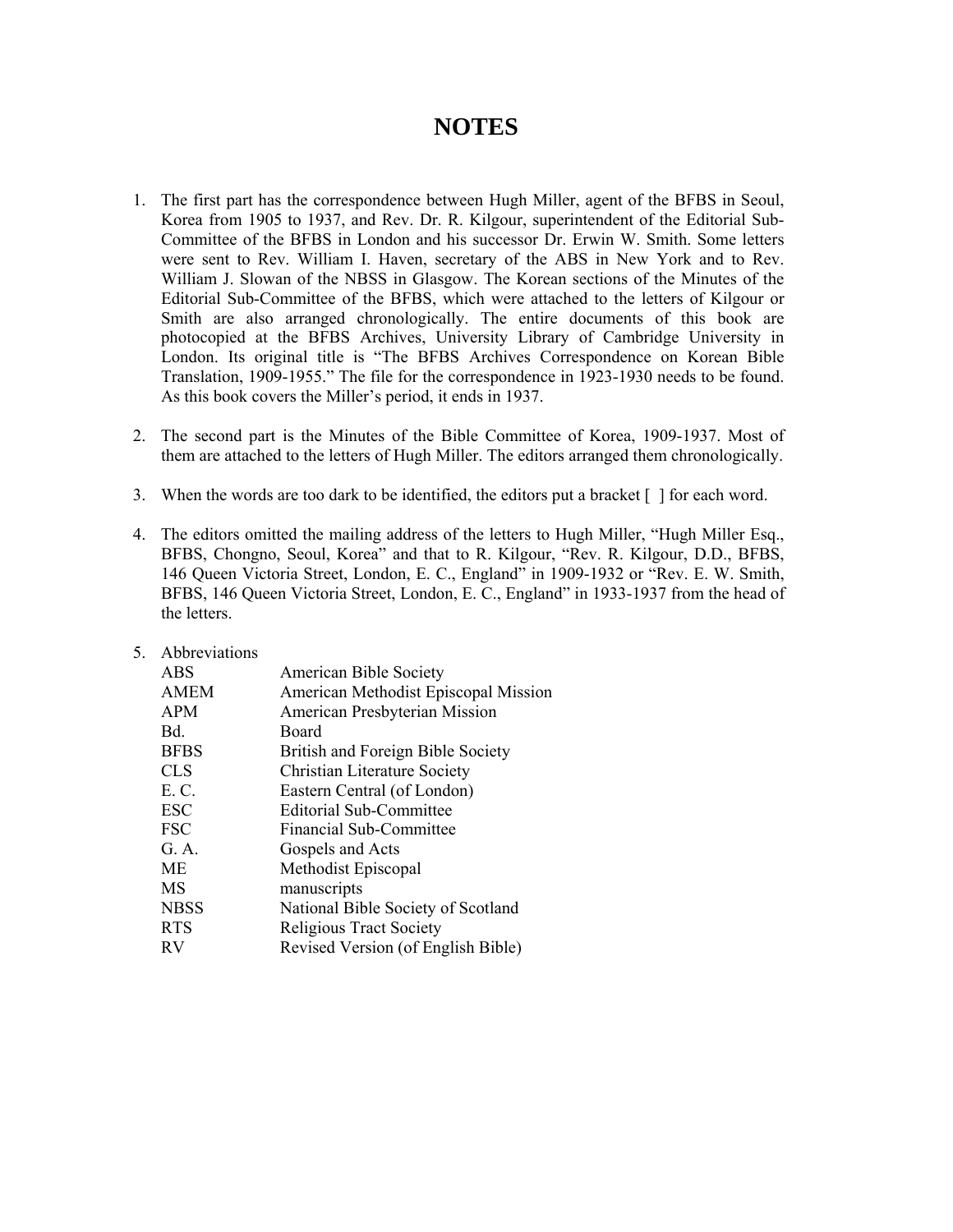## **CONTENTS**

Notes Preface

### PART I. CORRESPONDENCE ON THE KOREAN TRANSLATION, 1909-1937

| 1909 | 7 |
|------|---|
| 1910 |   |
| 1911 |   |
| 1912 |   |
| 1913 |   |
| 1914 |   |
| 1915 |   |
| 1916 |   |
| 1917 |   |
| 1918 |   |
| 1919 |   |
| 1920 |   |
| 1921 |   |
| 1922 |   |
| 1931 |   |
| 1932 |   |
| 1933 |   |
| 1934 |   |
| 1935 |   |
| 1936 |   |
| 1937 |   |
|      |   |

### PART II. MINUTES OF THE BIBLE COMMITTEE OF KOREA, 19090-1937

| 1909 |  |
|------|--|
| 1910 |  |
| 1911 |  |
| 1912 |  |
| 1913 |  |
| 1914 |  |
| 1915 |  |
| 1916 |  |
| 1917 |  |
| 1918 |  |
| 1919 |  |
| 1920 |  |
| 1921 |  |
| 1922 |  |
| 1931 |  |
| 1932 |  |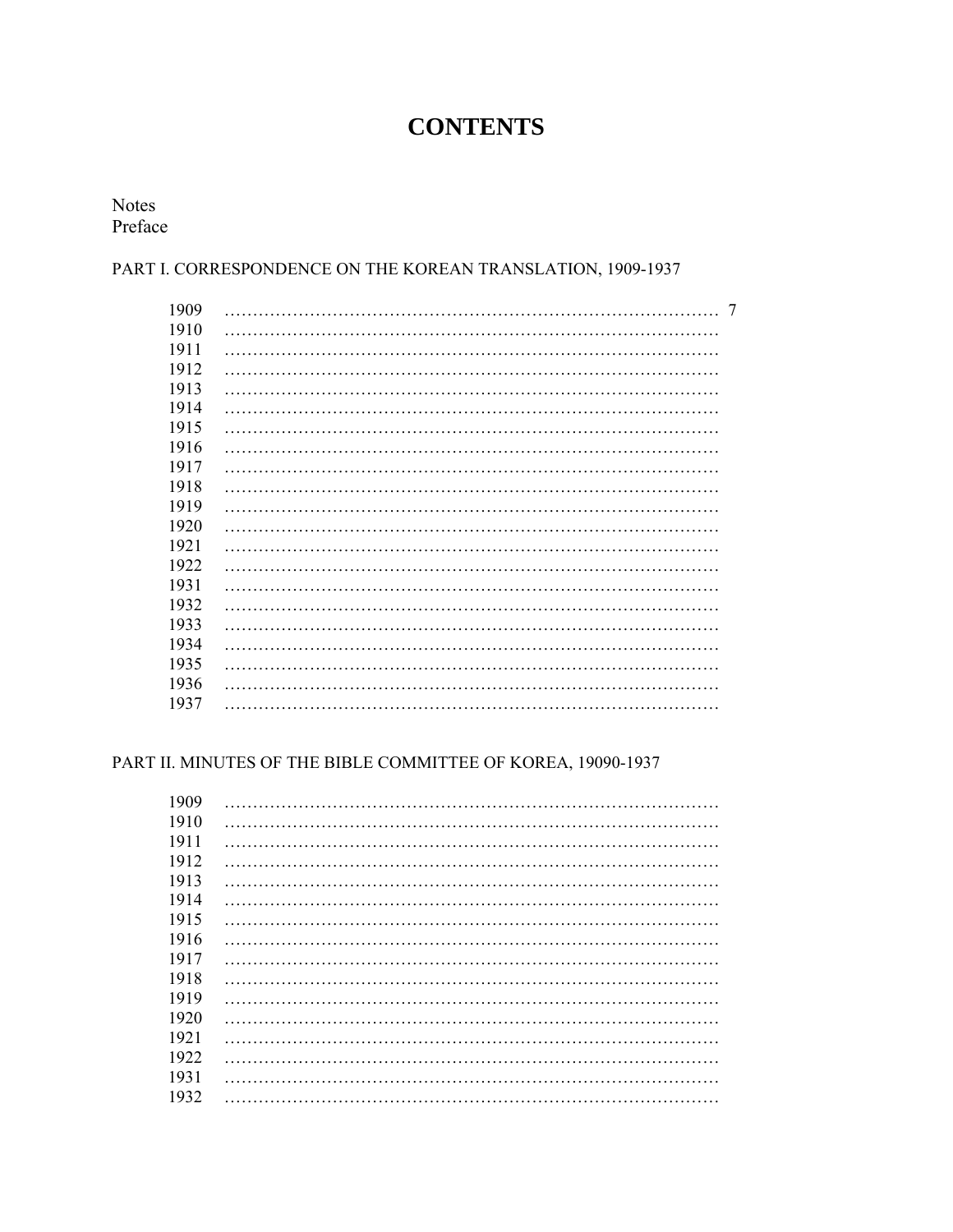| 1935 |  |
|------|--|
| 1934 |  |
| 1935 |  |
| 1936 |  |
| 193' |  |

Appendix: "An Appeal for Religious Freedom in Korea" to Baron Saito, Governor General of Chosen by the Federal Council of Protestant Missions in Korea (Chairman Hugh Miller) in 1919

Index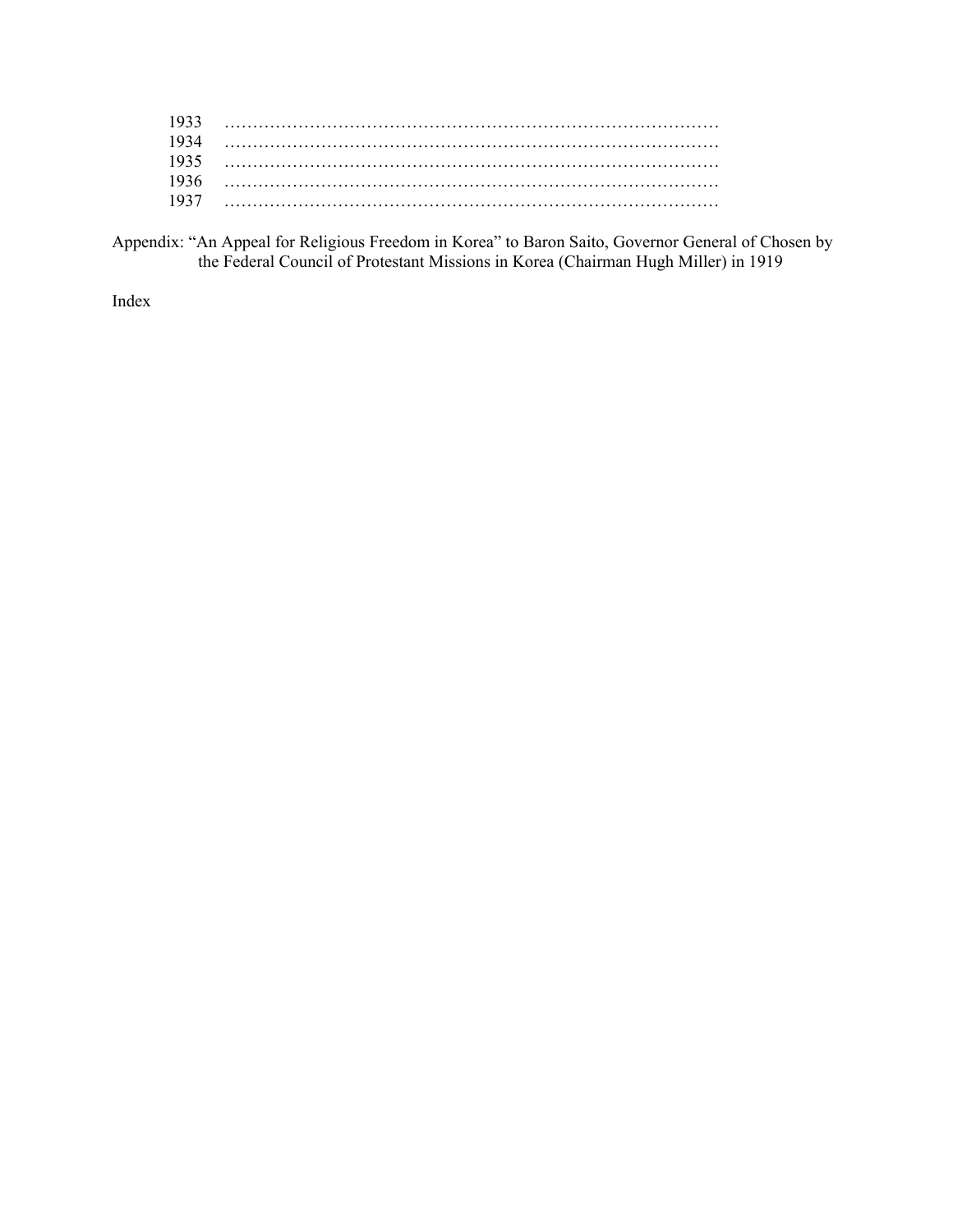## **PREFACE**

The first volume of the *Historical Documents of the Korea Bible Society: Correspondence of John Ross (1880-1897) and Correspondence of Henry Loomis (1883-1909)* was published in 2004 and the second volume, *Correspondence of Alexander Kenmure (1900-1905)*, in 2006. This third volume, *Correspondence of Hugh Miller* (1909-1937), covers the Bible work during the period when Miller was secretary of the Korea Agency of the British and Foreign Bible Society (BFBS). These documents are from "BFBS Archives, Correspondence on Korean Bible Translation, 1909-1955," located at University Library, Cambridge, England.

Hugh Miller (1872-1957) worked as Assistant Secretary (sub-agent) of the Korea Agency of the BFBS in Seoul from 1901 to 1905, and then as its second Secretary (agent) from 1905 to 1937. During his thirty-six year service, the first authorized Korean New Testament was published in 1906; the first authorized Korean Bible (the Old Version) in 1911; and the authorized Revised Korean Bible (the Revised Version) was completed in 1937 and published in 1938. Most of the correspondence and minutes of this book deal with the long revision work of the Korean New and Old Testaments, the result of which have remained the authorized versions in Korea until 1990s. During his tenure Mr. Miller made the Korea agency one of the largest branches of the BFBS, recording ever-growing circulations of the Holy Scriptures that culminated to a total of over 850,000 copies annually.

Miller was born at a farmhouse of Wick, Highland, Scotland on August 9, 1872. After working as a salesperson for six years, he immigrated to Newfoundland Island, Canada in 1894 with a desire to start a new life. He then moved to Halifax, Nova Scotia and was employed as a clerk by a large wholesale trading company. Working at the company from 1895 to 1899, he taught Sunday school at Chalmers Church (Free Presbyterian Church of Scotland) and attended junior college by night, graduating with a business degree in 1896. Meanwhile, Rev. William J. Mackenzie, a graduate of the Theological College in Halifax, volunteered to go to Korea in December 1893 as an independent and the first Canadian missionary to Korea. His sudden death at a small village Sorae in June 1895 shocked Christians in Halifax. Mr. Sŏ Kyong-jo of the Soare Church appealed to the Presbyterian Church in Canada to send more missionaries to Korea. As a result, the Maritime Presbytery of the Canadian Presbyterian Church organized the Korea Mission in 1897 and sent three men from Nova Scotia—Dr. Robert Grierson, Rev. Duncan M. Macrae, and Rev. William R. Foote—to Korea in 1898. During this time, Mr. Miller became interested in the mission to Korea. Rev. Horace G. Underwood in Seoul, who helped the settlement of these Canadians in Wŏnsan and Hamhŭng, needed a business secretary for his work, which included a new weekly newspaper, *The Christian News*. When Underwood sent a letter of invitation to Hugh Miller, he accepted it gladly and came to Korea in August 1899. With his business ability and warmth of character, Miller worked not only as a successful agent of the BFBS, but also as a leader of the ecumenical movement serving as vice-chairman of the Federal Council of Evangelical Protestant Missions in Korea from 1912 and its chairman in 1919.

This book organizes the correspondence between the agent (Hugh Miller) of the Korea agency of the BFBS in Seoul and the superintendent (Robert Kilgour and Erwin W. Smith) of the Editorial Sub-Committee of the BFBS in London, regarding the translation of the Korean Scriptures in 1909-1937. Miller's letters occasionally had attached the Minutes of the Bible Committee in Korea, whose meetings were held twice (later once) a year in Seoul. The Bible Committee consisted of delegates from Protestant missions in the field. The Committee was executive in all matters relating to the translation, revision, and conservation of the text of the Scriptures in Korean. Until 1918 both the American Bible Society and the BFBS had their agencies in Seoul, so the Bible Committee had to cooperate with two agents from these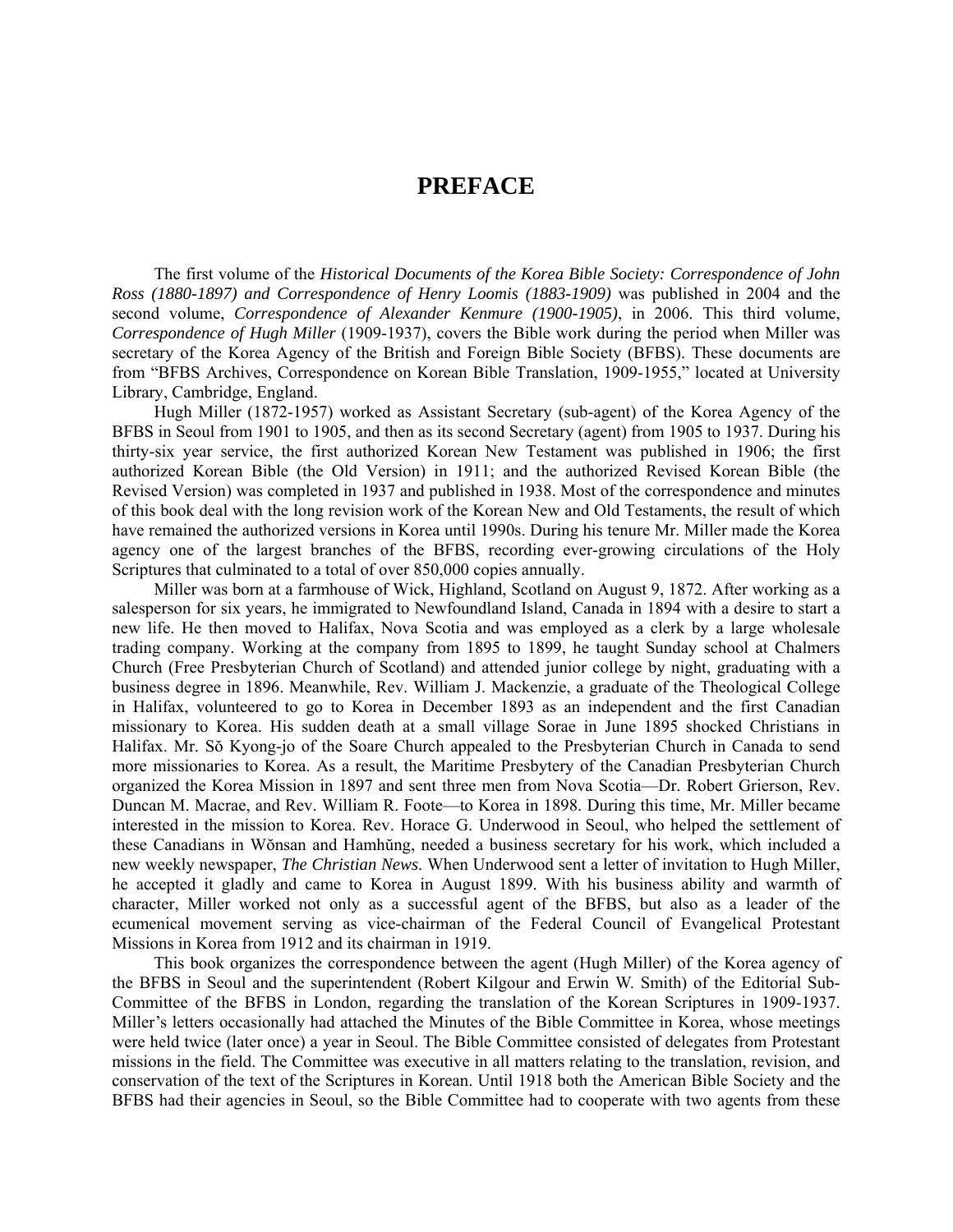societies. Yet as a result of negotiations, the ABS pulled out of Korea and the BFBS from the Philippines in 1919. Thus Hugh Miller's position became stronger in 1919 not only as chairman of the Federal Council, but also as *ex officio* a member of the Board of Revisers. As the minutes of the Bible Committee have their own historical value, the editor separated them from the letters and put them into Part II.

The Superintendent of the Editorial Sub-Committee lay the letters from Miller at its regular meetings and sent its decisions back to him. Dr. Robert Kilgour was the Superintendent until 1932 and Rev. Edwin W. Smith succeeded him. This book contains the excerpted portions of the Minutes of the Editorial Sub-Committee which dealt with the Korean Scriptures.

The letters in 1921 and 1922 especially dealt with the controversy over the principles of translation. James S. Gale, chairman of the Board of the Revisers of the Old Testament, tried to revise the Old Version with a more literary and idiomatic style. However, the members of the Bible Committee preferred a literal translation to Gale's free translation which utilized an abbreviated paraphrase style. Following the theory of verbal inspiration, they believed that faithfulness to the original Hebrew text was essential in Korea where most readers did not have access to the original text or to supplementary versions and commentaries for reference.

The letters and minutes in 1923-1930 are missing in the book because they have not been found in the archive. Frequent sickness and longer furloughs of the agents in Korea—Hugh Miller and Thomas Hobbs—and their wives in these years might account for the irregularity in correspondence. Those who wish to see the translation work of this decade can refer to the second volume of *The History of the Korean Bible Society* (1995) or the *Annual Reports of the Korea Agency of the BFBS*.

The appendix includes "An Appeal for Religious Freedom in Korea" to Baron Saito, Governor General of Chosen by the Federal Council of Protestant Missions in Korea in 1919. Mr. Miller signed the document as chairman of the Council. A booklet of the abbreviated and censored letter was printed in 1919 and its Japanese translation in 1921. The original letter, previously uncovered, is printed here and its contents are no longer watered down. For the first time, Miller's chronology marks the events in Korean Bible work alongside the events of his personal life. Now we can glimpse his life in America after retirement in 1937 and confirm the date of his death in 1957.

I transcribed the original documents and then translated them into Korean. The documents have been arranged chronologically except for the attached letters. Some of the words from these old letters and minutes have faded away. I have tried my best to decipher these almost illegible words by considering their context and have inserted a bracket for each indecipherable word to indicate these instances. Pictures and photos are taken from the original documents, J. S. Ryang & E. T. Chung eds., *Life Sketch of Hugh Miller and the Work of B. & F. Bible Society in Korea ed. by* (Seoul: BFBS, 1938), or *The Bible in the World*.

I adopted a literal translation rather than a literary one, as the documents are of historical nature. If readers encounter some uneven sentences, they can refer to their English counterpart text on the next page. By the editorial skill of the Korean Bible Society staff the book was made in the Korean-English diglot style for the convenience of the readers. I included many footnotes in the Korean translation. In addition, the two volumes of *The History of the Korean Bible Society* (1993, 1995), coauthored by the editor, will be a good guide for readers seeking further reference.

In the letters, the sender's address and date is located on the right top and the receiver's name, title, and address are on the left top. If the sender was Miller, I used a shorter formula—"BFBS, Korea Agency/Seoul/date," and if the sender was Kilgour I used that of "BFBS/London/date." Likewise when the receiver was Kilgour, I omitted "Rev. Robert Kilgour (or Edwin W. Smith), D.D./Queen Victoria Street 146/London, E.C./England," and when the received was Miller, I omitted "Mr. Hugh Miller Esq./Korean Agency BFBS/Chongno/Seoul, Korea" except a few cases.

I hope that, by reading these documents, readers and scholars may understand the hidden sacrifice and service of many people in the translation and revision of the Korean Bible. It has been a privilege for me to write its history for the past twenty years. The long and sometimes tedious process of debate, argument, and encouragement revealed in the letters and minutes of this book chronicles the importance of courteous discussion and constructive criticism, conscientious record-keeping practices, honesty in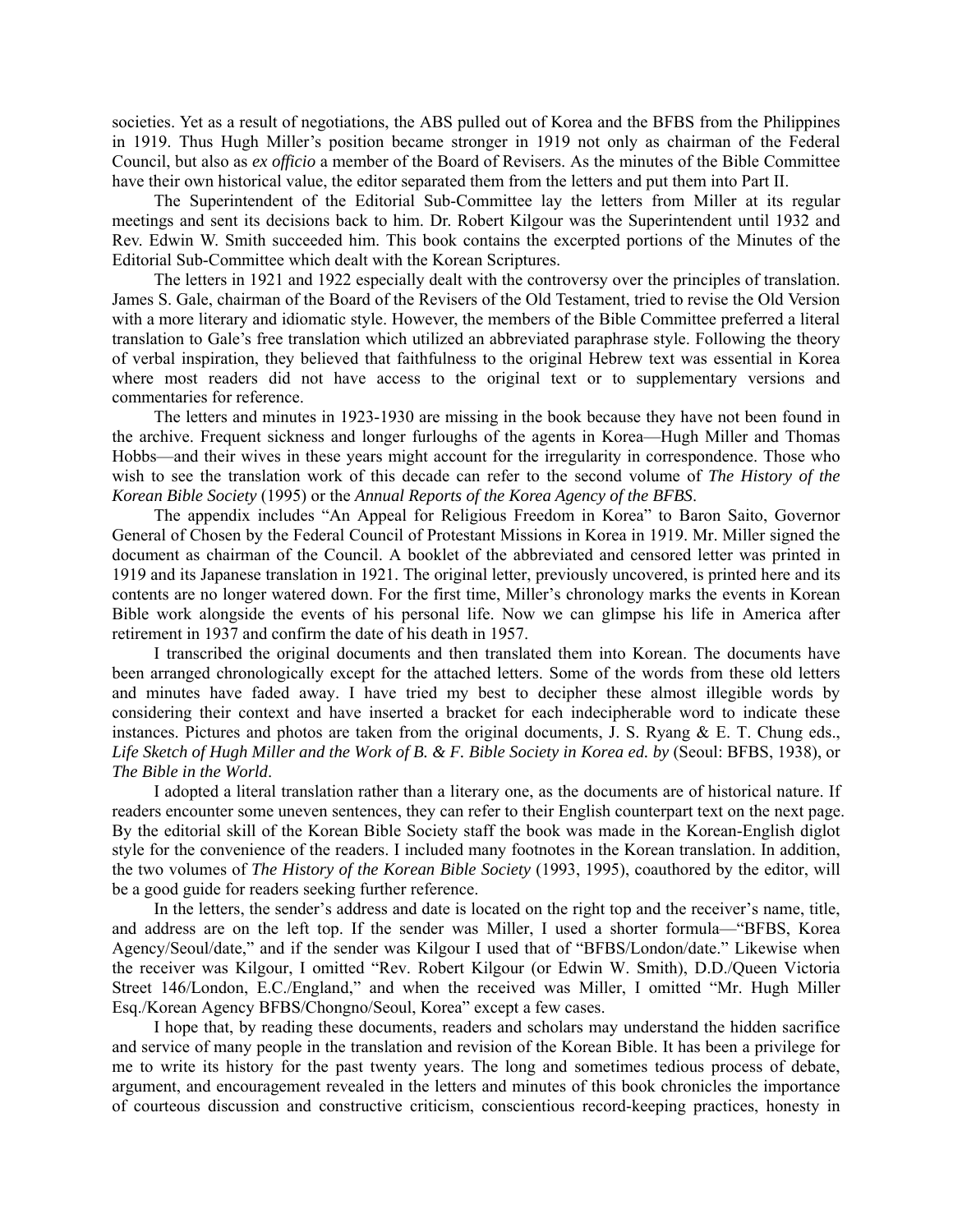business, wisdom of reaching a consensus through a democratic process, and proceeding with the spirit of teamwork after reaching a decision.

I transcribed and translated the three volumes of the *Historical Documents of the Korean Bible Society* with the generous help of many people. First of all, I am deeply grateful for Dr. Yi Mahn-yol and his collection of documents at the archives of the BFBS in London, the ABS in New York, and the NBSS in Glasgow, which was supported by the Korean Bible Society in the early 1980s. His unearthing of these documents have enabled historians to understand the early history of Korean Protestant Christianity as a story not being initiated by missionaries but by Korean Christians, and within the larger context of East Asian and World Christianity. As all the documents of this book were photocopied by Dr. Yi at the archives of BFBS of Cambridge University Library, I am grateful for his painstaking labor and as well as the University Library's permission for their usage in the series.

I would like to express my deep gratitude for the guidance of Professor Dana L. Robert who taught me the importance of translation and indigenization in the cross-cultural mission history of world Christianity during my doctoral study at Boston University School of Theology. My special thanks go to my colleagues Professor Robert E. Buswell Jr. and John B. Duncan of the department of Asian Languages and Cultures at UCLA who have shown me the joy of Korean studies in the United States and taught me the possibility and importance of building up an academic field of Korean Christianity as a part of Korean Studies. I humbly hope that this book will be a help to scholars who are working on Korean Christianity, Korean Han'gŭl, and its translation.

The Korean Bible Society has shown keen interest in having its history written, collecting historical materials, and making a series of historical documents. I am most grateful for General Secretaries Ahn Chang-ung and Kwon Ui-hyun who have generously supported the editor's work with a deep sense of history. For a long time former secretaries Mr. Kim Ho-yong and Dr. Min Young-jin, vice-secretary Suh Won-seok, and director Chang Seok-kyoung have supported the project with Christian kindness. Without their understanding and generosity, this book could not have been published. I am especially appreciative of the editorial staff's professional skills. They were able to transform dry manuscripts into a beautiful book. I pray that the work of the Society in translating, printing, and distributing of the Word of God will produce many changed individuals and help the Korean Church grow as an exemplary community full of love and hope for the world.

> Christmas Eve, 2009 Oak Sung-Deuk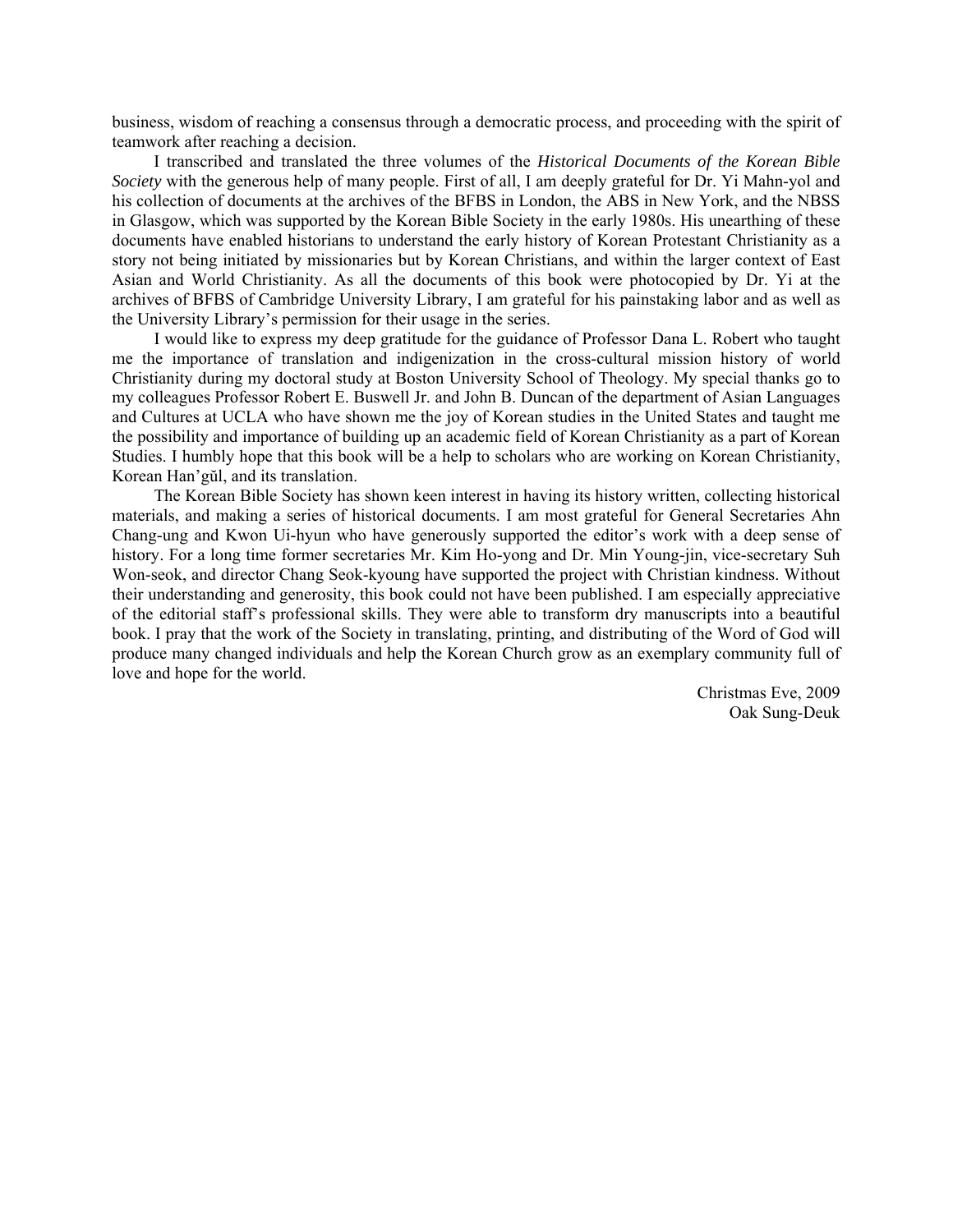**PART I** 

**BFBS ARCHIEVES** 

# **CORRESPONDENCE ON KOREAN BIBLE TRANSLATION**

**1909-1937**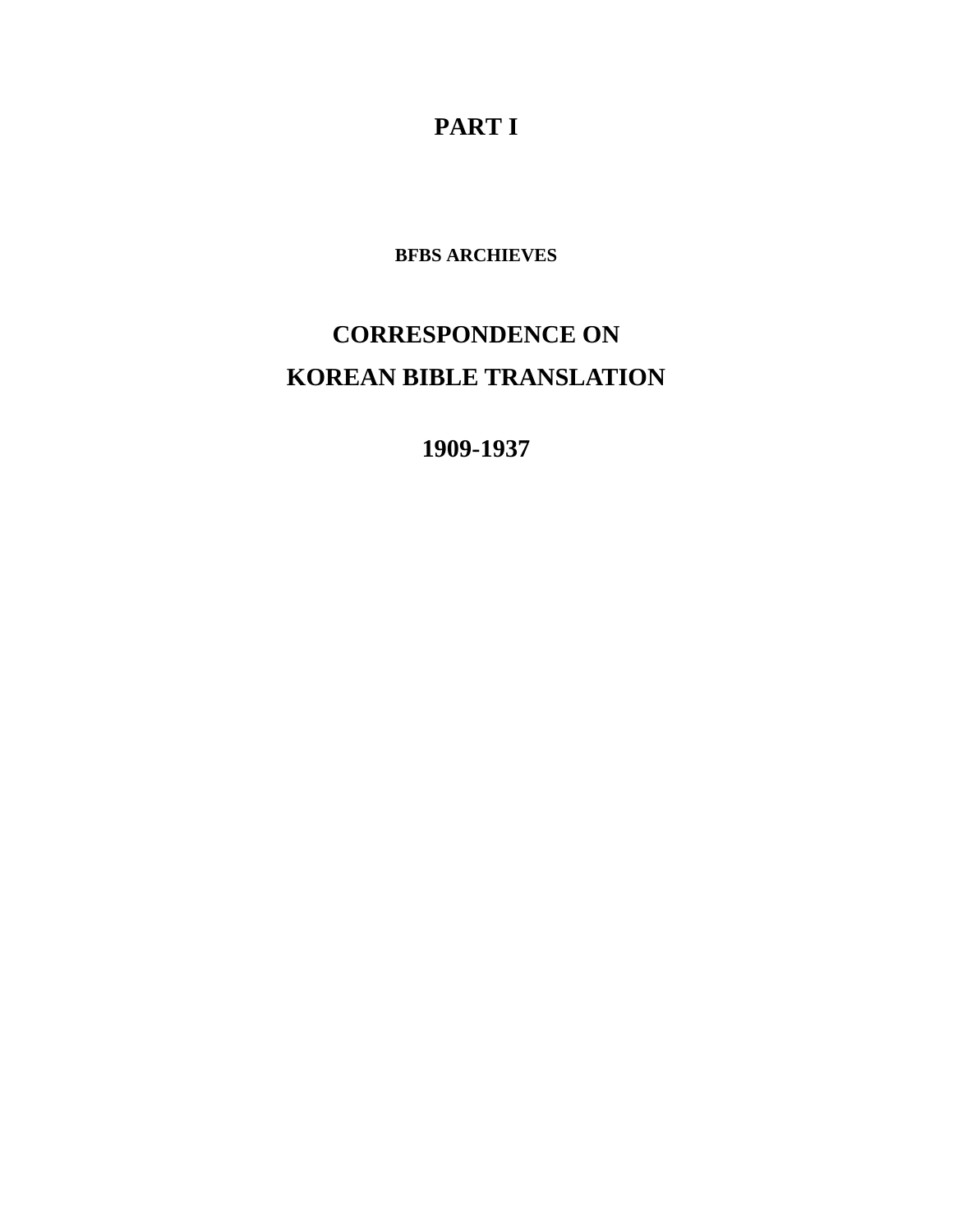#### BFBS, Korea Agency Seoul Jan.  $7^{\text{th}}$ , 1909.

Extract from a letter received from H. O. T. Burkwall.

"Translation work hardly moves at all. Dr. Reynolds keeps up his end fairly well but that is about all we know. I am now trying to learn the opinions of some leading workers on how matters might in some way be improved. I am real sorry that it is at such a standstill. I have heard that the A.B.S. has a plan by which they hope to hasten things somewhat in translation. I know nothing more."

--Arranged by R. Kilgour, Jan. 27. 1909.

BFBS, Korea Agency Seoul Jan. 30, 1909.

Extract of a letter from Rev. H. O. T. Burkwall to J. H. Ritson.

We have this week received from Dr. Gale the copy of Deut. for the printer. This makes the second lot received since I arrived in Oct. I have not heard from Mr. Reynolds for some time, but am told that he is keeping steadily at the work. I had a visit from Rev. Dr. H. F. Williams, General Secretary of the Southern Presbyterian Mission. He has been visiting the Mission in Korea. Dr. Williams seemed anxious that translation work should be pushed forward more rapidly, and strongly indorsed Dr. Reynolds devoting his time to the work. Dr. Williams expects to visit London on his way back to America, and he will then call on you at the Bible House. The delay in the work at present is to be found in Seoul.

Dr. Underwood has not yet returned to Korea, and his absence is a great drawback to the work of Translation.

#### REPORT OF THE CHUNJU SECTION OF THE BOARD OF BIBLE SOCIETIES

April 1908 - Feb. 6, 1909.

 Owing to depletion of the Mission force by death and furloughs, the American Presbyterian Mission, South, found it necessary to transfer Mr. Reynolds to Chunju in March, 1908, promising the Bible Societies to allow him to devote the same amount of time to Bible Translation as when living in Seoul. This action was justified by the fact that since Feb. 1907 Mr. Reynolds has been the only foreign member of the Board regularly engaged in translating the Bible. The Mission also bore the expense of moving two capable Korean assistants with their families, so that the work might go on in Chunju just as it had done in Seoul for a year past.

 The removal has been amply justified by the amount of work done, as shown by the following statement:—Leviticus was finished in May, Numbers in June, Deuteronomy in July, Joshua in August

### **1909**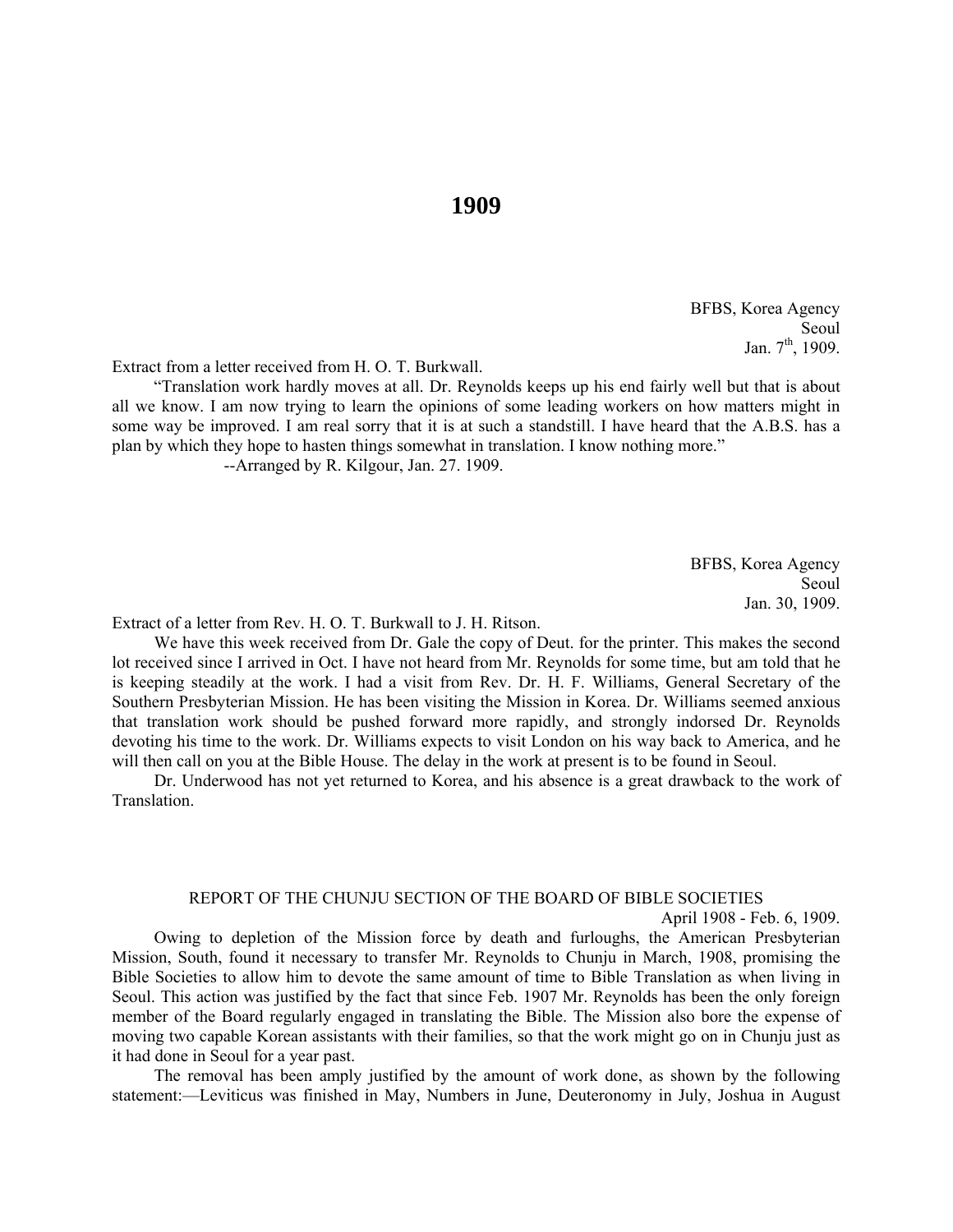(September was wholly occupied with annual meetings) Judges and Ruth in October, I Chronicles in November, II Chronicles in December, Ezra in January and Nehemiah Feb. 6, 09—ten books, most of them long and difficult, in less than nine months of actual work.

 If the present rate of speed can be maintained, 121 days of regular work will complete the translation of the Old Testament. Unavoidable interruptions and the time required for verifying copies for the printer will probably make it late autumn before the whole Book is put to press. Psalms to Isaiah inclusive (with the exception of the Song of Songs) and Malachi were published a year or more ago. It is hoped that Dr. Gale will furnish us with translations of Job and some of the Prophetical Books for rapid revision. This will greatly facilitate the publication of the Old Testament. Meantime, while waiting for Job, we are busily verifying copies of the above mentioned translations from Joshua on, to be put through the press by the Agents of the Bible Societies as fast as the proof can be read in Seoul.

> Minutes of E. S. C., March 3, 1909, p. 39.

**21. Korean**. Rev. H. O. T. Burkwall: Seoul, Jan. 7, 1909.

Translation work hardly moves at all. Dr. Reynolds keeps going fairly well but that is about all. He is trying to learn the opinions of some leading workers as to how matters might be improved. He has heard that the A.B.S. have a plan by which they hope to hasten translation affairs.

The same: Seoul. Jan. 30, 1909.

Has just received Deut. from Dr. Gale for the printer. This makes the second lot received since Mr. B. arrived in Oct. He hears that Dr. Reynolds is keeping steadily at work. The Rev. Dr. H. F. Williams, Gen. Sec. of the Southern Presb. Mission has called on him. Dr. W. seemed anxious that translational work should be pushed forward and strongly endorsed Dr. Reynolds devoting his whole time to the work. The delay takes place in Seoul. Dr. W. hopes to call at the Bible House on his way back to America.

> BFBS, Korea Agency Seoul Mar. 24, 1909.

Rev. H. O. T. Burkwall to Rev. J. H. Ritson:

"I have received the M.S.S. for Chronicles from Dr. Reynolds, and passed the same on to Dr. Gale for verification."

--Memo to Rev. R. Kilgour, 13. 4. 09.

BFBS, Korea Agency Seoul April 17, 1909.

Extract from a letter received from Rev. H. O. T. Burkwall.

"Dr. Reynolds is pushing forward with translation work, but Dr. Gale finds it hard to review and verify the books sent on by Dr. Reynolds. The preparation of the matrices is going on and we have thus far been able to keep the printer with copy. So there has been no real delay since January."

--Memo to Rev. R. Kilgour, May 8, 1909.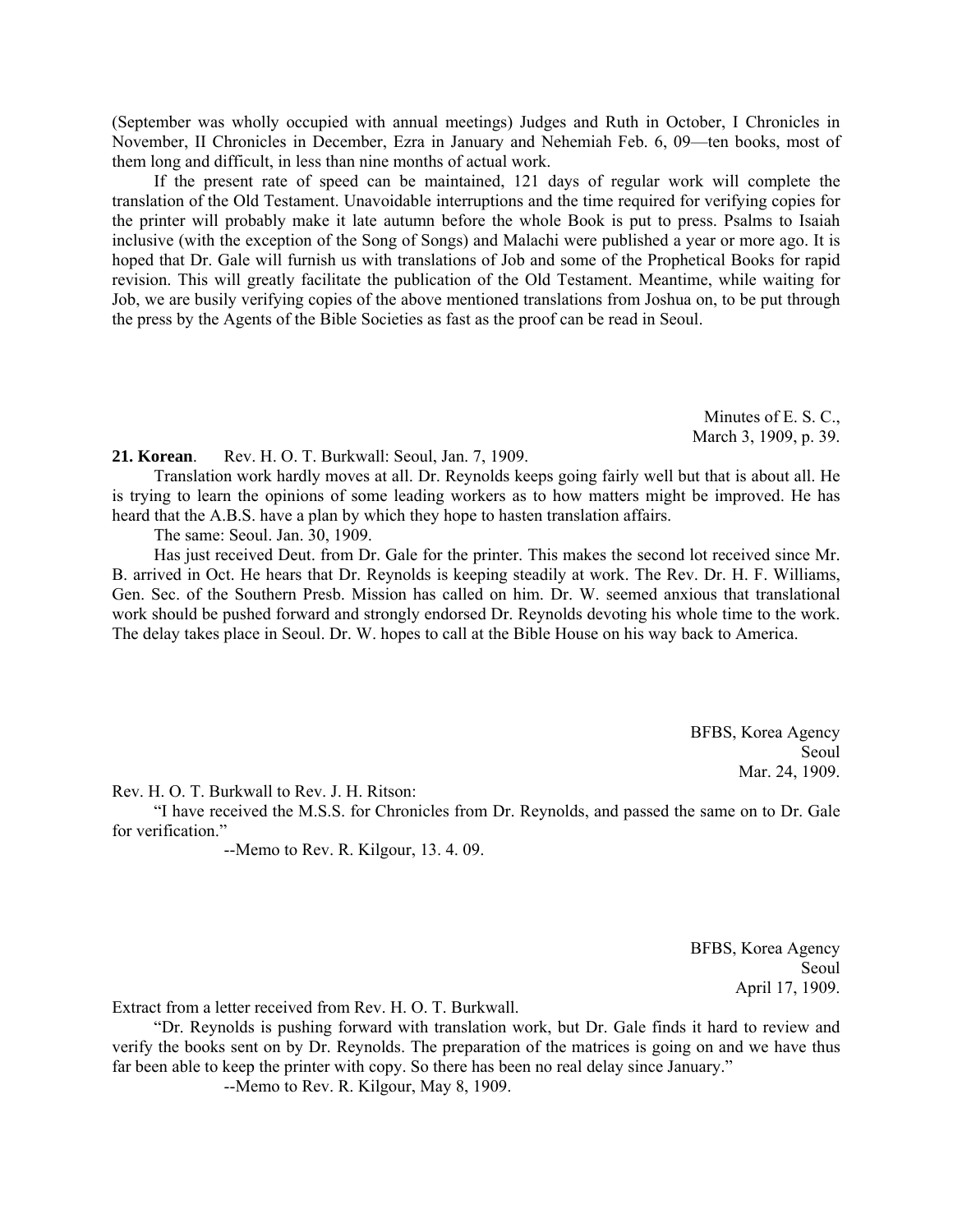#### **19. Korean.** Rev. H. O. T. Burkwall: Seoul, Jan. 30, 1909.

Has received from Dr. Gale the copy of Deut. for the printer. Reports a visit from the Rev. H. F. Williams, Gen. Sec. of the Southern Presb. Mission who seemed anxious that translation work should be pushed forward more rapidly, and strongly endorsed Dr. Reynolds devoting his time to this work. Dr. Underwood has not yet returned to Korea and his absence is a great drawback to the work of translation.

The same: Seoul, March 24, 1909

He has received the MSS for 1 and 2 Chron. from Dr. Reynolds, and passed them on to Dr. Gale for verification.

> BFBS, Korea Agency Seoul May 21<sup>st</sup> 1909.

Extract from a letter received from Rev. H. O. T. Burkwall.

"I have also a letter from a Mr. Song Nin Sye an ordained Korean man of the Pyeng Yang Church, Presbyterian. He has in mind to publish a dual version of the New Testament, really a diglot edition. At the top of the page he has the Griffith John Version of the Chinese New Testament & the lower half of the page was the Korean version. The main idea is to have the two versions together, & to get the References found in the Chinese book. Mr. Song writes to ask for the permission to use the Authorized Version in Korean, & Dr. Moffett writes to endorse the request. The fact is that I have held that the text is the property of the Bible Societies  $\&$  that the use of the text should be secured in the regular way obtaining the consent or permission from the Societies for such use. I have gathered this from noting the procedure in China. Now, I may have gone beyond my rights in making these statements or in taking this stand. If so, I trust you will put me right in the matter,  $\&$  in a manner that shall not cause me to lose face too greatly here. As to the work in question I am writing Dr. Moffett to say that it will be well to get the permission of the N.B.S.S. before using their text for the Chinese part. Also that I am writing often on the subject. I am going to advise against the publication of the book though this may do little good. I cannot see that the book will fill any want whatsoever in the land; & moreover in this way there is bound to be the duplication of terms & names which can only be very confusing. I am afraid that the publication of books has taken hold of some people who seem to think that there is money in it. One man in the north has published a Chinese-Korean dictionary & has done well in its sale. Other poor men think that there may be a chance for them to reap a harvest similar to this. Dr. Gale has given me this inside information.

We are now about to print another edition of the mixed Script New Testament in No. 5 type. The demand for these books is steadily growing. We have been trying for some time to get estimates for the printing of new editions of the Gospels & Acts but find these so very much higher than they were at the time we last printed that I have hardly known what to do. We must have the books, so we must print. The increased estimates speak very plainly of the increased cost of living. The estimates from printers in Seoul are considerably higher than the ones from printers in Japan, & still the printers here are most for the work. These references to economical conditions may be of some interest to you who know something of the country. There is an awful depression in trade & a distressing scarcity of money at present. The last three weeks we have had very little in the way of orders."

--Memo to Rev. R. Kilgour, June 8, 1909.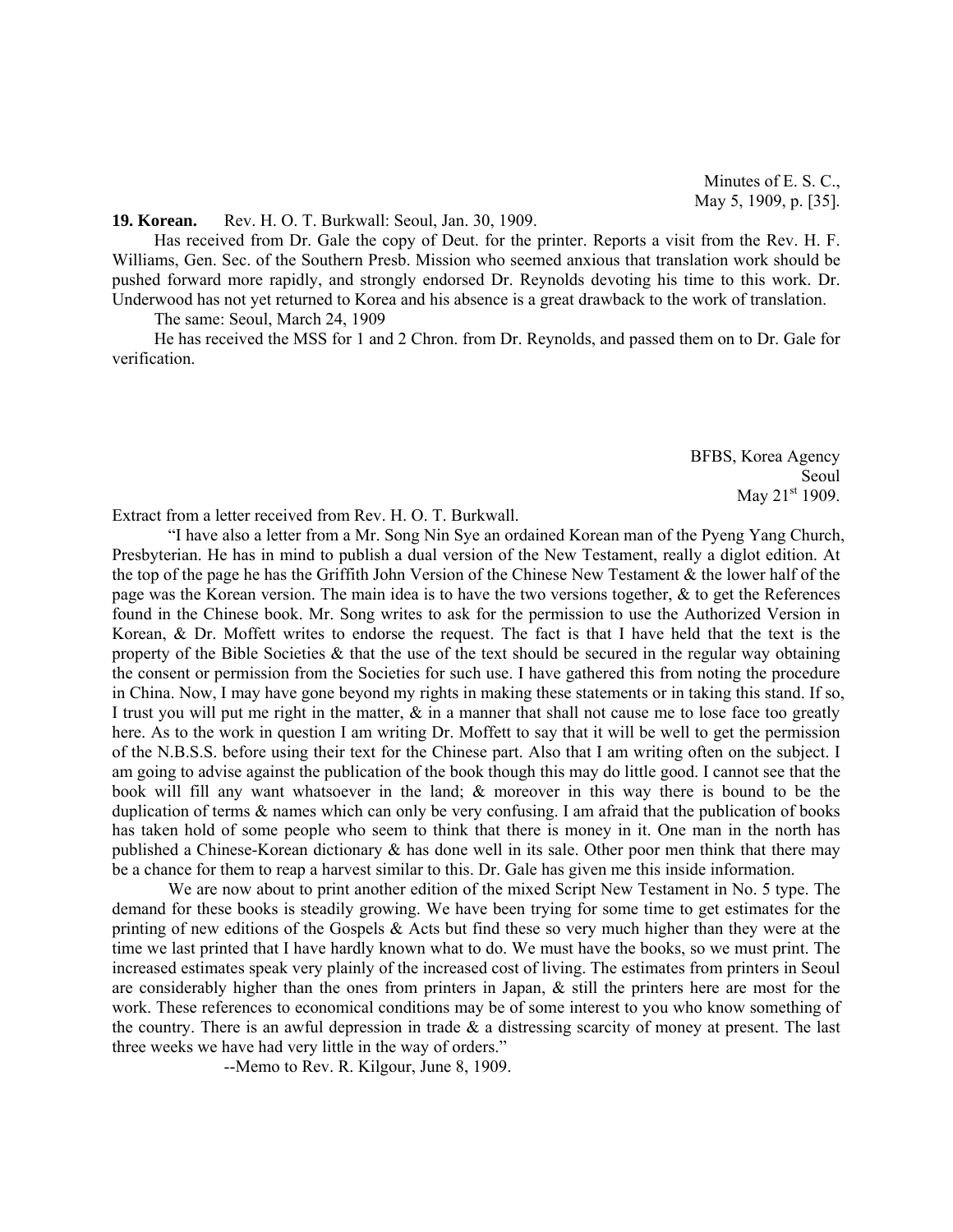#### **20. Korean.** Mr. H. O. T. Burkwall: Seoul, April 17, 1909.

 Dr. Reynolds is pushing forward with translation work, but Dr. Gale finds it hard to review and verify the books sent on by Dr. Reynolds. The preparation of the matrices is proceeding. There has been no real delay since Jan.

> BFBS, Korea Agency Seoul Aug. 3, 1909.

Extract from a letter received from Rev. H. O. T. Burkwall

"I trust I may soon hear from you about the request for permission to use the Korean Text in a diglot Edition of the N. Test., of which I wrote you some time ago. The request from Dr. Moffett, Pyeng Yang."

The letter containing the request is in the Korean file. I cannot find anything in the way of an answer. I think it should go in the agenda in order to get a definite decision.

--Memo to C. E., 27. 8. 09.

BFBS, Korea Agency Seoul Aug. 13, 1909.

Extract from a letter received from Rev. H. O. T. Burkwall

 "Some time ago I wrote to you regarding the permission for the use of the Korean text of our publications in the publication of a diglot version (Chinese & Korean) but I have heard nothing from you in reply. The parties concerned are asking for an answer to their request, & as it is endorsed by Dr. Moffett I have been anxious to get them some authoritative reply. You will find the matter dealt with my letter of 21<sup>st</sup> of May. I am aware that the question must go before the Special Committee dealing with such matters & that takes time. The Presbyterian Mission holds their Annual Meeting beginning the  $20<sup>th</sup>$ of this month, & as I am about to attend I was hoping to be prepared to answer questions on the point. That is the reason I have mentioned it now."

 $-$ Memo to Rev. Dr. Ritson, Sept.  $3<sup>rd</sup>$  1909.

Minutes of E. S. C., Sept. [ ], 1909, p. 52.

**25. Korean**. Interview with Mr. Miller, July 28, 1909.

 The Korean N.T. is in a satisfactory condition. Dr. Reynolds reports that he hopes that the translation of the O.T. will be completed by Dec. of this year. The portions of the O.T. already published have proved satisfactory to both missionaries and natives. They have been printed in the Unmun script but there is a growing demand for the mixed script in which we have already published the N.T. The Tetragrammation has been transliterated in the form of Yahowa. The members of the Board of Translators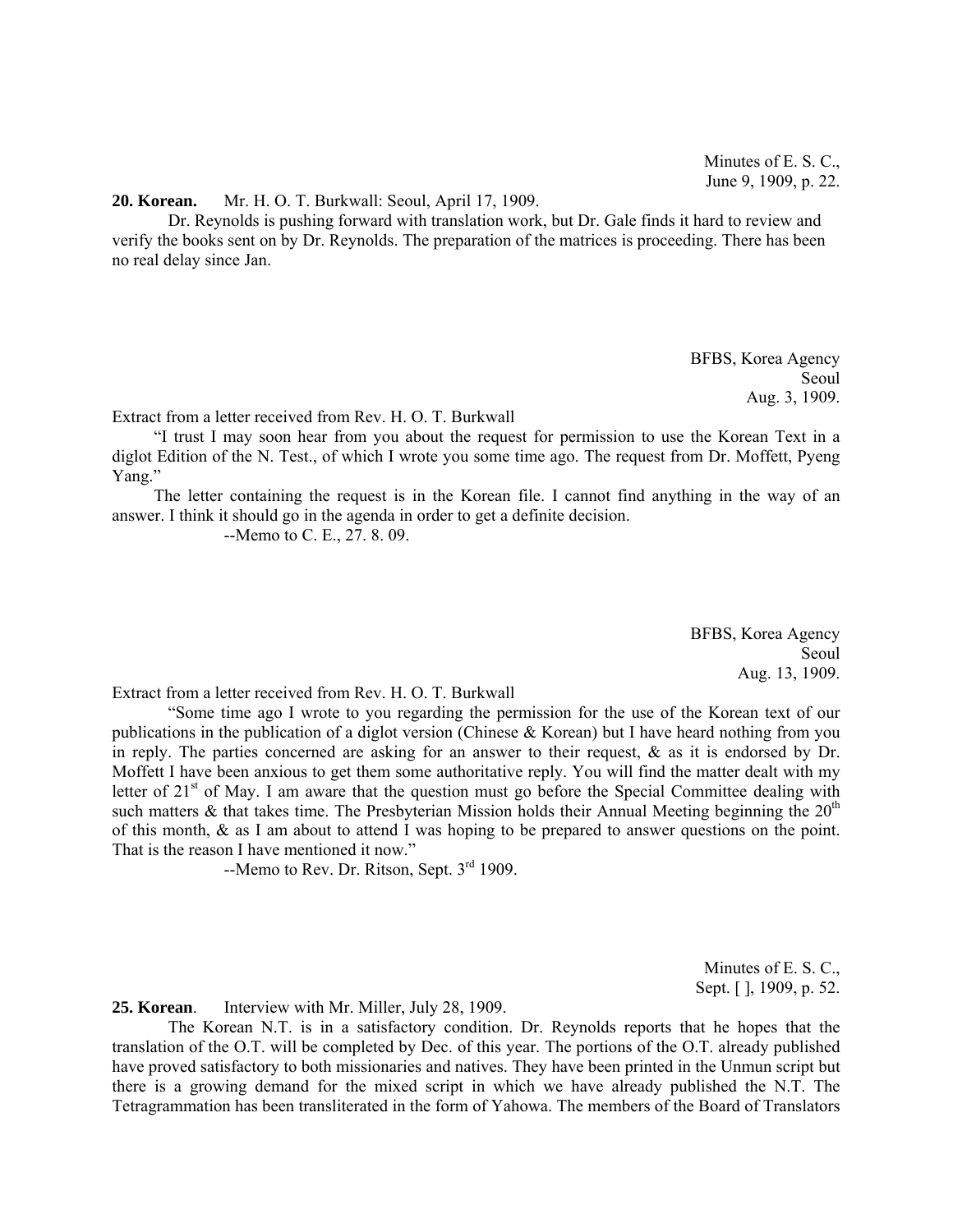are now Drs. Reynolds, Underwood and Gale, Mr. Cram and the natives. The Episcopal Mission has no member on the Board because Bp. Corfe had not sent representatives on the ground of objections to certain renderings. Bp. Turner has, however, promised to do his best to send one, but the only capable man, Mr. Badcock, cannot at present be spared from other work.

 As soon as the O.T. is completed they are looking forward to having a ref. Bible and the most likely man to undertake it is Dr. Reynolds. The missionaries say that Dr. R.'s Board would provide his salary, but would look to B.F.B.S. to find the salaries of native helpers.

 As the various books of the O.T. have been published they have been sent out with the requests for corrections and criticisms. Mr. Miller agreed that it would be well to issue a special circular with the complete O.T. asking that all notes of criticisms and corrections be sent to him at the Bible House in Seoul.

 In answer to a question, Mr. M. stated that there had been a little difficulty in finding equivalents for unknown names and things, because these problems had already been solved in the Chinese versions to which the translators referred.

> Minutes of E. S. C., Oct. 6, 1909, p. 61.

**22. Korean**. Rev. H. O. T. Burkwall: Seoul May 21.

 Reports that he has had a letter from Mr. Song Nin Sye an ordained Korean of the Presby. Church, who desires to publish a diglot of the Korean N.T. He wishes to put the Griffith John Version of the Chinese N.T. at the top and the Korean version at the foot of each page and asks for permission to use the authorised version in Korean. Dr. Moffett endorses the request. Mr. B. has informed him that the text is the property of the Bible Societies and could only be used with their consent. He advises against the publication of the work, as he does not think it would fill any want, but asks the opinion of the P.C.

**XIII. Resolved** to recommend that this request be not granted at present, so far as the B.F.B.S. is concerned, but that the opinion of the Bible Society's Committee in Korea be asked for.

> BFBS London October  $22<sup>nd</sup>$ , 1909.

H. O. T. Burkwall, Esq.

Korea

Dear Mr. Burkwall,

 Your letter of May 21 addressed to Mr. Ritson reporting that you had a letter from Mr. Song Nin Sye asking permission to publish a diglot of the Korean N.T. was brought before our B.S.C. at its last meeting. We were glad to add to the request your own opinion, which told us that you did not think that the book would fill any want. Our Com. Considered the whole matter and finally resolved that as far as the B.F.B.S. is concerned, this request be not granted at present, but that the opinion of the Bible Society's Com. in Korea be asked for. I shall be very glad therefore if you will lay the matter before your Com. and let me know what they decide. If necessary, I shall then bring the matter again before out Com. I am sorry that this request was overlooked and that you had to remind us again of your letter. I hope that what I report will command itself to you all.

With kind regards,

 I am, Yours sincerely,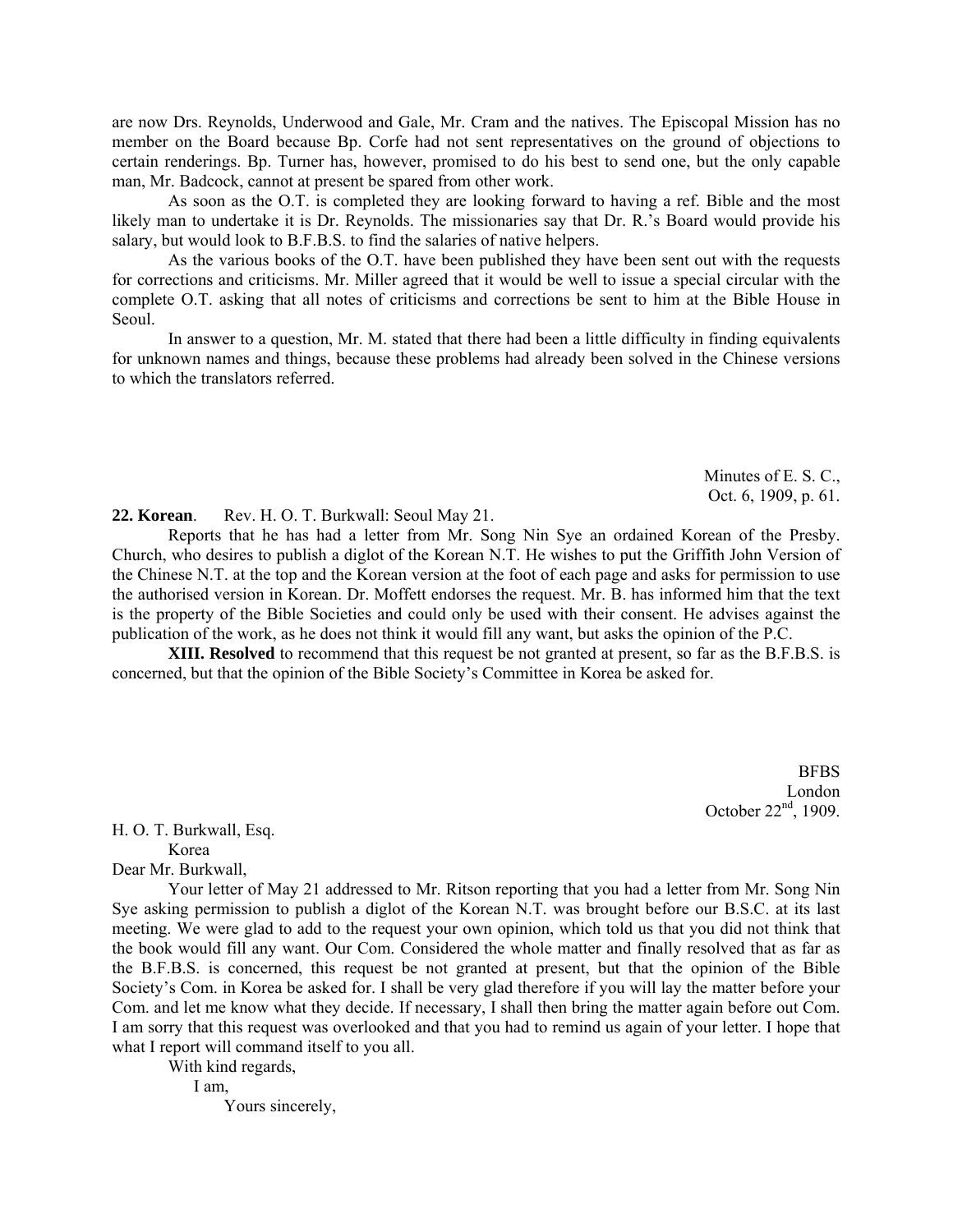Kilgour Edit. Supt.

> BFBS London November  $11<sup>th</sup>$ , 1909.

Hugh Miller Esq., Korea

Dear Mr. Miller,

 Mr. Ritson has handed me the paragraph in your letter of Oct. 22 asking for information regarding the preparation of a Reference Bible. I send you herewith the suggested sample drawn up by Mr. Edmunds. This gives an idea of a system of chain references which may help you.

 The best way to proceed is to take the references of the Revised Version, and work upon them as a basis. If you do so, please remember that we have to officially acknowledge to the Universities the use of their references and send them a copy of the book.

With kind regards,

 I am, Yours sincerely, Kilgour Edit. Supt.

> The Board of Foreign Missions, PCUS Nashville, TN Nov. 12, 1909.

Extract of letter from Mr. S. H. Chester to B.F.B.S.

"I am just in receipt of a letter from Dr. Reynolds, in which he tells me that his wife's health is so badly shattered that he would not like to be separated from her as would be necessary if he should come to Edinburgh and she come home the usual way. Our expectation was to supplement Dr. Reynolds' travelling expenses a small amount to make up for the difference between his coming to Edinburgh and his coming across the Pacific. If he has to bring Mrs. Reynolds also by Edinburgh, the increased expense would, of course, be much more.

I am writing to ask if your Society in view of our common interest in Dr. Reynolds would be willing to share with us in his homecoming expenses to the extent of at least part of the extra expense that would be involved I his bringing Mrs. Reynolds with him through Europe. I make no specific proposition in dollars and cents as I feel very sure we can come to a mutual agreement on matters of that kind without any difficulty in the matter.

We are very proud of Dr. Reynolds and his work in Korea, and are proud to know that your Society has been more than satisfied with the manner in which he has executed the difficult task which he had in hand for our common cause."

> Minutes of E. S. C., Dec. 8, 1909, p. 37.